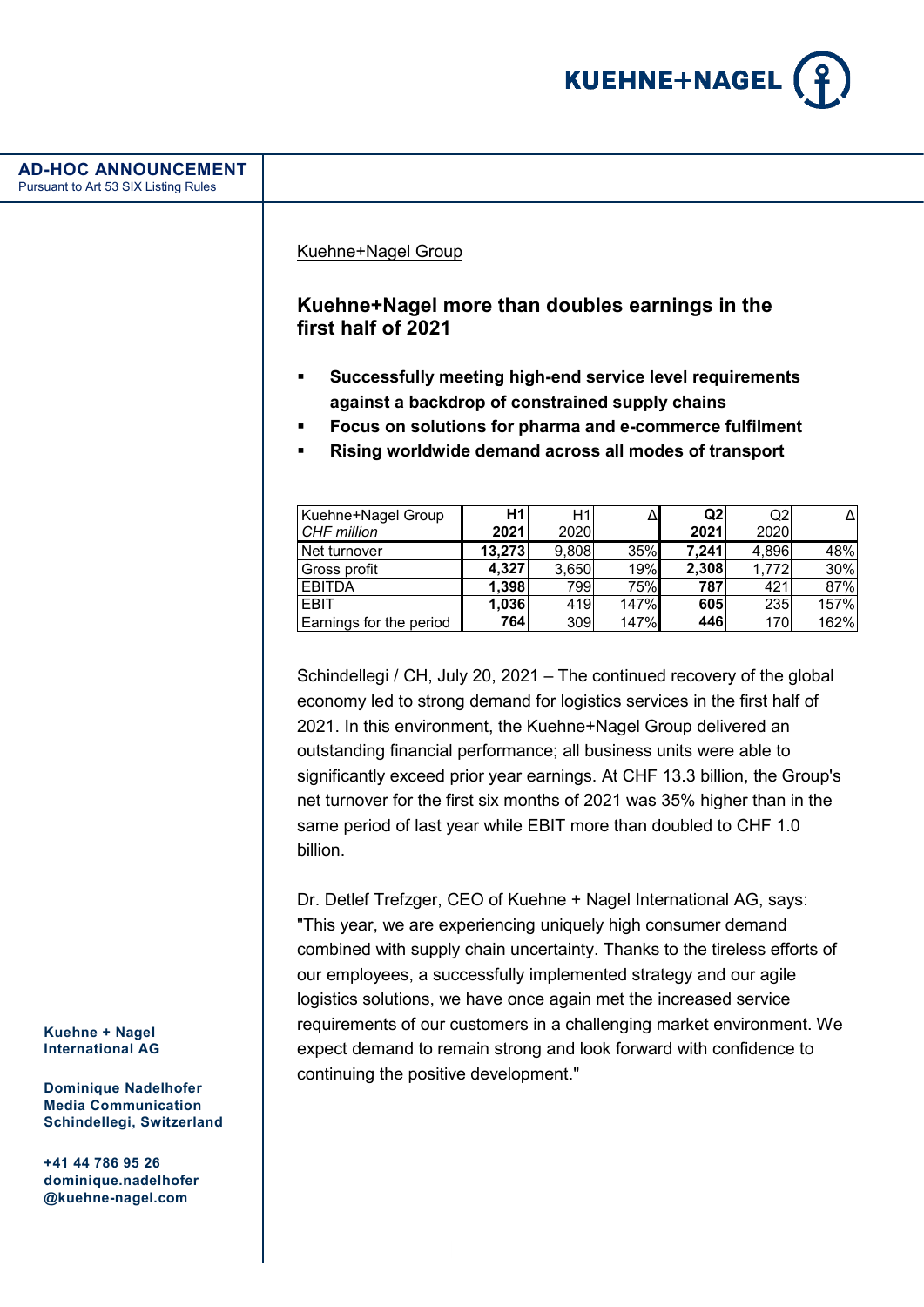#### **Sea Logistics**

| CHF million  | H <sub>1</sub> 2021 | H <sub>1</sub> 2020 |         | Q <sub>2</sub> 2021 | Q <sub>2</sub> 2020 |      |
|--------------|---------------------|---------------------|---------|---------------------|---------------------|------|
| Net turnover | 5.242               | 3.386               | 55%     | 2.849               | .662                | 71%  |
| Gross profit | 1.080               | 6731                | 61%     | 598                 | 329                 | 82%  |
| EBIT         | 504                 | 167                 | $202\%$ | 298                 | 88                  | 239% |

In the second quarter of 2021, the trend towards transporting higher value products in Sea Logistics continued. This, coupled with limited container capacity and reduced productivity across the supply chain, required a very high and sustained level of service intensity.

At 2.2 million TEU, container volumes in the first half of 2021 were up 3% on the same period last year. The unit's net turnover was CHF 5.2 billion and EBIT CHF 504 million. The conversion rate again reached a new record level of 46.7%.

The online platform Seaexplorer with actual information on the transport situation proved to be particularly valuable for Kuehne+Nagel's customers.

# **Air Logistics**

| CHF million  | H <sub>1</sub> 2021 | H <sub>1</sub> 2020 |      | Q <sub>2</sub> 2021 | Q22020 |       |
|--------------|---------------------|---------------------|------|---------------------|--------|-------|
| Net turnover | 3.976               | 2.460               | 62%  | 2.326               | 1.369  | 70% l |
| Gross profit | 959                 | 642                 | 49%  | 557                 | 335    | 66%   |
| EBIT         | 406                 | 181                 | 124% | 243                 | 110    | 121%  |

Despite global capacity constraints, Air Logistics recorded significant volume growth in the first half of 2021 thanks to tailor-made customer solutions such as combined sea and air freight. The business unit again recorded strong market share gains. Transport solutions for pharma and essential goods as well as e-commerce were in particularly high demand.

From May onwards, the first-time consolidation of Apex also contributed to the overall result. The company is one of Asia's leading freight forwarders, especially on the transpacific trade route. Together, Kuehne+Nagel and Apex offer their customers a compelling value proposition in the competitive Asian logistics industry, especially in e-commerce fulfilment, hi-tech and e-mobility.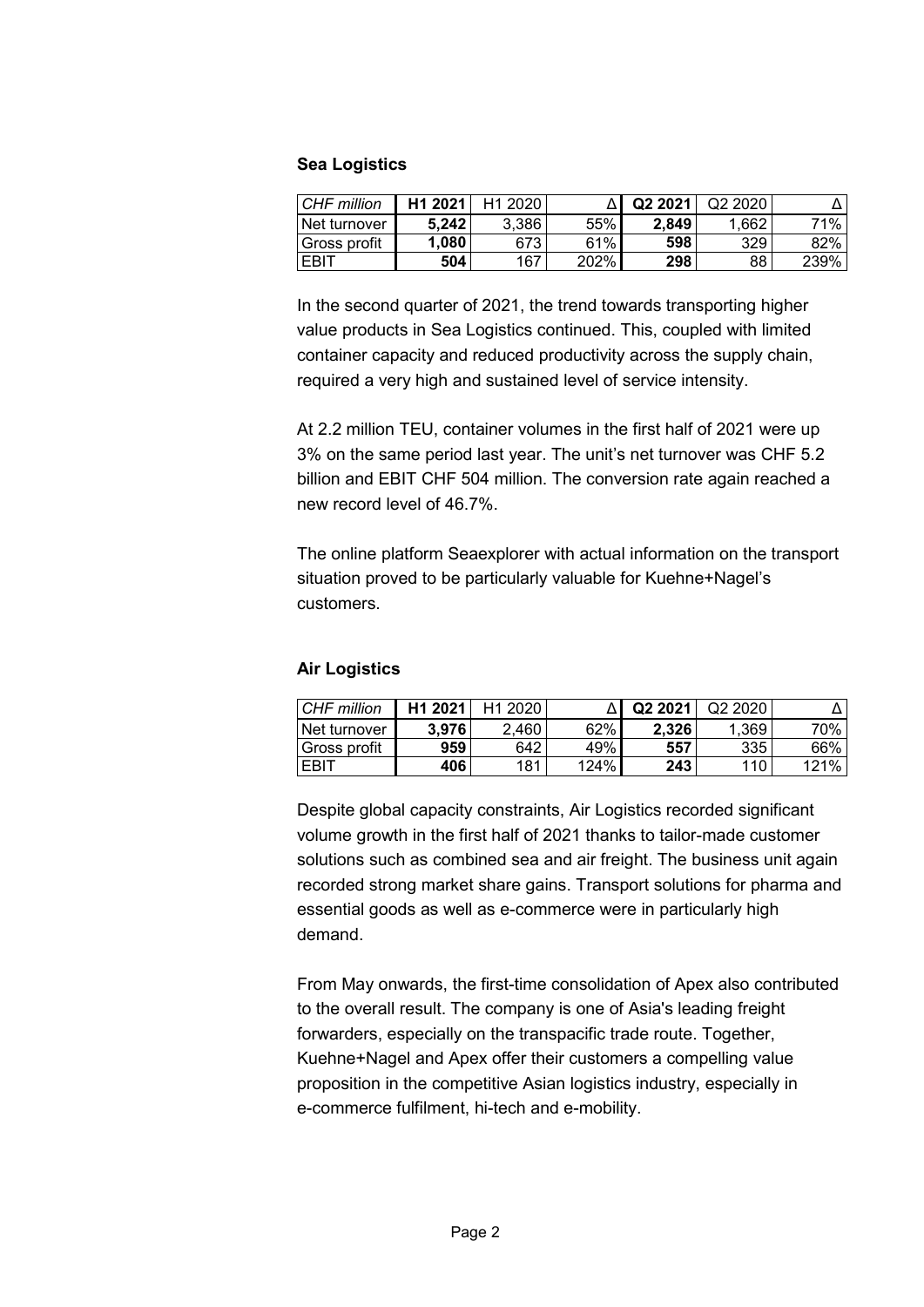Air freight volumes in the first half of 2021 were up 44% on the same period last year at 988,000 tonnes. Net turnover was CHF 4.0 billion and EBIT CHF 406 million. The conversion rate was 42.3%.

The demand for ecologically-friendly solutions such as Sustainable Aviation Fuel (SAF) expanded sharply over the period. In response, Kuehne+Nagel entered into partnerships with American Airlines, IAG Cargo (British Airways) and Air France-KLM Martinair Cargo.

#### **Road Logistics**

| CHF million         | H1 2021 | H <sub>1</sub> 2020 |      | Q <sub>2</sub> 2021 | Q <sub>2</sub> 2020 |      |
|---------------------|---------|---------------------|------|---------------------|---------------------|------|
| <b>Net turnover</b> | .809    | 1.584               | 14%  | 939                 | 721.                | 30%  |
| 'Gross profit       | 630     | 538                 | 17%  | 326                 | 257                 | 27%  |
| EBI <sup>-</sup>    | 54      | 26                  | 108% | 30                  |                     | 233% |

In Road Logistics, the first half of 2021 was characterised by a significant increase in the number of shipments, maximising network utilisation. Kuehne+Nagel continued to accept a rising number of customer orders in European less-than-truckload networks, with no degradation of high service quality especially.

The business unit's net turnover in the first half of 2021 was CHF 1.8 billion and EBIT more than doubled to CHF 54 million compared to the same period last year.

The digital customs clearance platform "Your Easy Brexit Solution," originally designed for Brexit, was rolled out further in Q2 2021 due to its great success and is now available to manage customs clearance globally. In Asia-Pacific, digital bookings via eTrucknow experienced strong growth. This platform is now available in 18 countries worldwide.

# **Contract Logistics**

| CHF million   | H <sub>1</sub> 2021 | H <sub>1</sub> 2020 |     | Q2 2021 | Q <sub>2</sub> 20 <sub>20</sub> |        |
|---------------|---------------------|---------------------|-----|---------|---------------------------------|--------|
| ⊥Net turnover | 2.246               | 2.378               | -6% | 1.127   | 144                             | 2%     |
| Gross profit  | 1.658               | .797                | -8% | 827     | 851                             | $-3\%$ |
| EBIT          | 72                  | 45                  | 60% | 34      | 28                              | 21%    |

In the first half of 2021, Contract Logistics managed to expand its business with strong growth of pharma and e-commerce fulfilment